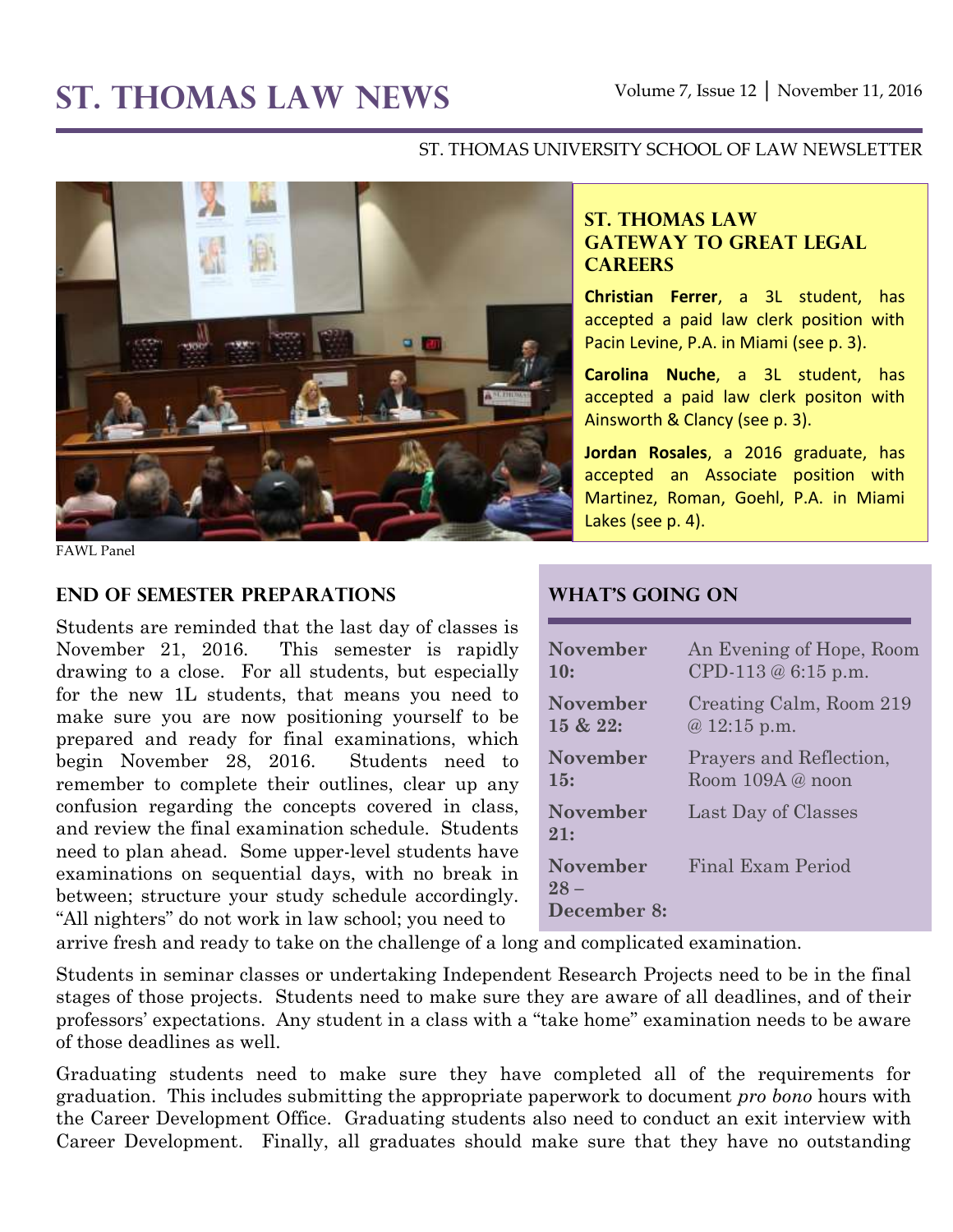balance or unpaid parking citations due to the University Business Office, nor any materials overdue at the Law Library or Main Library.

If any student needs any guidance or assistance, please contact the Assistant Dean for Student Affairs, John F. Hernandez, at [jhernandez@stu.edu,](mailto:jhernandez@stu.edu) and he will respond to your concerns.

# **Gus Machado School of Business Distinguished Speaker Series**

The Gus Machado School of Business MBA and Graduate Programs are sponsoring a Distinguished Speaker: Perspectives from the Capital of the Americas: Miami and South Florida Series "Foundations for Leadership." Alan S. Becker, Founding Shareholder of the Law Firm of Becker & Poliakoff, P.A. will be the speaker.

The Law School community is invited to this event, which is scheduled for Thursday, November 10, 2016, at 7:00 p.m., in the School of Science, Technology, and Engineering Management building in Room CCL 100.

## **Donor Scholarship Information**

Information regarding 2016-2017 Donor Scholarships was e-mailed to all J.D. students by Assistant Dean John Hernandez on November 8, 2016. The **applications deadline is November 21, 2016**. Donor scholarships are monies donated by alumni(ae) and others to provide scholarships to current students. The amounts of the scholarships and their eligibility criteria vary. Scholarships range from \$600 to \$10,000 for the school year, and awards may be split between the fall and spring semesters. In some cases, the award is given entirely in the spring semester.

Students are encouraged to apply for as many scholarships as may be applicable to them. If a student is already receiving the maximum amount (cost of attendance) via loans, scholarships, or a combination of both, then receipt of a donor scholarship acts to reduce outstanding debt; otherwise, the scholarship will result in a refund to the student (usually in the spring semester). Decisions regarding recipients are made by a committee, and the recipients will be notified by December 15, 2016.

## **Intercultural Human Rights Law Symposium: "Review Right to Bear Arms?"**

On October 28, 2016, the *Intercultural Human Rights Law Review* hosted a panel discussion on the "The Right to Bear Arms." The panel engaged in a mutual dialogue on gun control. The discussion was moderated by Associate Dean **Tamara Lawson**. The panelists included: Hans Ottinot, City Attorney, Sunny Isles



Beach; Jonathan Osborne, AUSA, Southern District of Florida; Katie Carmon, AFPD, Southern District of Florida; Shahab Khan, Associate Professor of Law, Nova Southeastern University; Queen Esther Brown, Community Activist; and Jesse Panuccio, Partner, Foley & Larnder, LLP.

## **Caribbean bar Association 20 Annual Scholarship Banquet**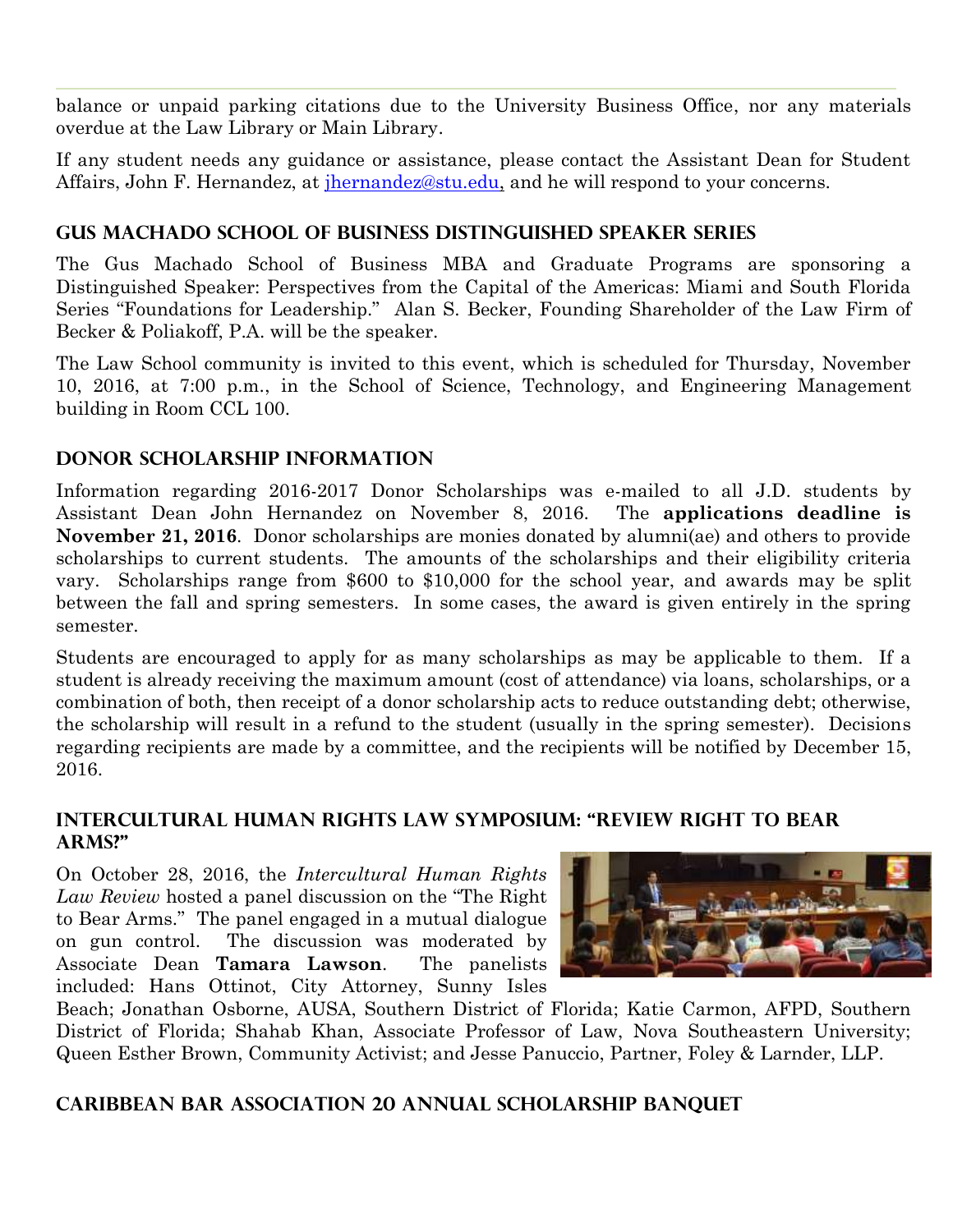On October 29, 2016, St. Thomas Law students and **Laura Varela** from the Office of Career Development attended the Caribbean Bar Association's 20th Annual Scholarship Banquet. The

students in attendance were: **Leighton Regis**, CLSA Treasurer; **Jenny Galeas**; **Natacha Bien-Aime**; **Samuel Rony**, CLSA President; **Johanne Larosiliere**, CLSA Vice-president; **Esther Adams**; **Andrea Aruz**; **Chanae Woods**; **Ashley-Ann Palmer**, and **Herboo R. Marceau**, who was honored as one of only two recipients of the CBA's Summer 2016 Scholarship Program, in support of his internship at the Legal Services of Greater Miami, Inc.



## **The Business of Law**

On November 1, Carlos L. Alvarez, Senior Chair of Greenberg Traurig spoke at *The Legal Eagle Lecture Series Inaugural Event* at St. Thomas Law. His presentation was both informational and inspirational, and he captivated his audience of more than 70 on the topic of "The Business of Law." During his tenure as CEO, Mr. Alvarez directed Greenberg Traurig's growth from 325 lawyers in eight offices to approximately 1850 attorneys and government professionals in more than 36



locations in the United States, Europe, Asia and Latin America. This event was hosted by the St. Thomas Law Tax Clinic.

#### **STUDENT ACHIEVEMENTS**

**Christian Ferrer**, a 3L student, has accepted a paid law clerk position with Pacin Levine, P.A. in Miami, which specializes in Plaintiffs' Personal Injury and PIP.

**Carolina Nuche**, a 3L student, has accepted a paid law clerk position with Ainsworth & Clancy, a Miami business litigation and immigration firm.

## **ALUMNI(AE) NEWS**

**Edward Armellino**, a 2014 graduate, Assistant Public Defender with the Law Office of the Public Defender, was recently promoted to the Felony Division with Judge Raag Singhal.

**Josue Garcia**, a 2015 graduate, has accepted a position with Carnival Cruise Line in their Compliance Global Legal Department.

**Robert Kerr**, a 2007 graduate, an attorney at Glover, Blount & Kerr in Augusta, Georgia, and a staunch advocate for the welfare of children, was appointed as the special assistant to the Attorney General of the State of Georgia. In this position, Mr. Kerr will represent the Department of Family and Children Services (DFCS) in Richmond, Columbia and Burke counties during legal dependency proceedings.

**Alain Roman**, a 2015 graduate, has accepted an Associate position with Guttenmacher, Bohatch & Peñaranda, P.A. in South Miami, specializing in tax law.

**Jordan Rosales**, a 2016 graduate, has accepted an Associate position with Martinez, Roman,